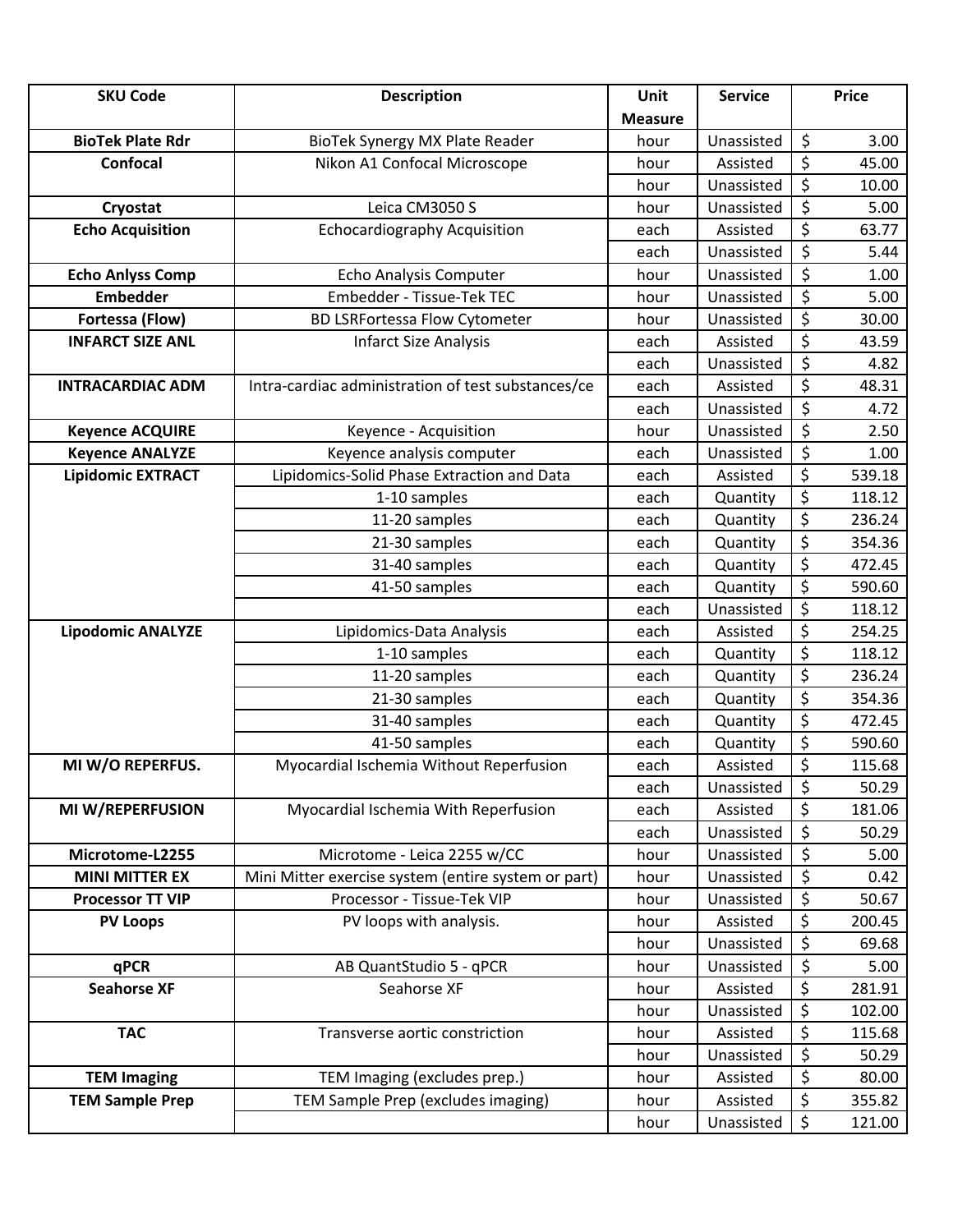| <b>Blood draw</b>       | Blood draw only                                       | Animal | Assisted   | \$                              | 11.310  |
|-------------------------|-------------------------------------------------------|--------|------------|---------------------------------|---------|
| <b>Blood+Dissection</b> | <b>Blood draw with Dissection</b>                     | Animal | Assisted   | $\overline{\xi}$                | 14.590  |
| <b>BP/ECG Telemetry</b> | <b>BP/ECG Telemetry Surgery</b>                       | Animal | Assisted   | $\overline{\boldsymbol{\zeta}}$ | 96.460  |
| <b>DexaScan</b>         | DexaScan                                              | Animal | Assisted   | \$                              | 26.460  |
|                         |                                                       | Animal | Unassisted | \$                              | 16.640  |
| <b>ECG Telemetry</b>    | <b>ECG Telemetry Surgery</b>                          | Animal | Assisted   | $\overline{\boldsymbol{\zeta}}$ | 57.160  |
| Euthanasia              | Euthanasia                                            | Animal | Assisted   | \$                              | 10.630  |
| <b>Glucose Telemetr</b> | <b>Blood Glucose Telemetry Surgery</b>                | Animal | Assisted   | \$                              | 96.460  |
| <b>GTT</b>              | <b>Glucose Tolerance Test</b>                         | Animal | Assisted   | $\overline{\boldsymbol{\zeta}}$ | 20.680  |
| <b>HLI</b>              | Hind Limb Ischemia                                    | Animal | Assisted   | \$                              | 60.290  |
| <b>Injections</b>       | Injections                                            | Animal | Assisted   | \$                              | 10.730  |
| <b>ITT</b>              | <b>Insulin Tolerance Test</b>                         | Animal | Assisted   | \$                              | 20.680  |
| <b>Metab-Chamber</b>    | <b>Metabolic Chambers</b>                             | Animal | Assisted   | \$                              | 65.150  |
| <b>NIBP</b>             | Non-Invasive Blood Pressure Measurement               | Animal | Assisted   | \$                              | 62.900  |
| <b>Osmotic Pump</b>     | <b>Osmotic Pump Implant</b>                           | Animal | Assisted   | \$                              | 57.160  |
| <b>PM 2.5</b>           | PM 2.5 Exposure                                       | Animal | Assisted   | \$                              | 222.520 |
|                         |                                                       | Animal | Unassisted | \$                              | 17.560  |
| <b>Pressure Telemet</b> | <b>Blood Pressure Telemetry Surgery</b>               | Animal | Assisted   | \$                              | 76.810  |
| <b>PTT</b>              | Pyruvate Tolerance Test                               | Animal | Assisted   | \$                              | 20.680  |
| <b>RespRate Telem</b>   | <b>Respiratory Rate Telemetry Surgery</b>             | Animal | Assisted   | $\overline{\xi}$                | 76.810  |
| <b>Tech Time</b>        | <b>Technical Staff Time</b>                           | Each   | Assisted   | \$                              | 39.300  |
| <b>Temp/Activity</b>    | Telemetry Surgery Temp/Activity                       | Animal | Assisted   | \$                              | 57.160  |
| <b>Urine-Collection</b> | <b>Urine Collection</b>                               | Animal | Assisted   | $\overline{\boldsymbol{\zeta}}$ | 48.600  |
|                         |                                                       | Animal | Unassisted | \$                              | 19.320  |
| <b>AM-ACIDS-GCMS</b>    | Amino acid analysis by GC-MS                          |        |            |                                 |         |
|                         |                                                       | Sample | Quantity   | \$                              | 120.000 |
| <b>AMICON-FILT</b>      | Amicon Filters 0.2um for protein removal              | Each   | Quantity   | \$                              | 3.150   |
| <b>Benzene FULL</b>     | Benzene metabolites - Full Panel                      | Sample | Quantity   | \$                              | 45.000  |
| <b>Car-Ans</b>          | Carnosine-Anserine assay                              |        |            |                                 |         |
|                         |                                                       | Sample | Quantity   | \$                              | 120.000 |
| Car-Ans-pers            |                                                       |        |            |                                 |         |
|                         | Carnosine-Anserine assay w/o personnel charge         |        |            |                                 |         |
|                         |                                                       | Sample | Quantity   | \$                              | 30.000  |
| <b>CARNOSINE_FULL</b>   |                                                       |        |            |                                 |         |
|                         | Full carnosine panel, including adducts & dipeptides. |        |            |                                 |         |
|                         | Includes handling, prep, LC-MS, analysis.             | Sample | Quantity   | \$                              | 225.000 |
| <b>CAT Full Panel</b>   |                                                       |        |            |                                 |         |
|                         | Urinary Catecholamines and metabolites full panel     | Sample | Quantity   | \$                              | 180.000 |
| <b>CAT FULL -pers</b>   | Urinary Catecholamines and metabolites full panel     |        |            |                                 |         |
|                         | without personnel charges                             | Sample | Quantity   | \$                              | 45.000  |
| <b>CAT Truncated</b>    | Selected catecholamines and/or metabolites            | Sample | Quantity   | \$                              | 150.000 |
| <b>CBC</b>              | Complete Blood Count                                  | Sample | Quantity   | \$                              | 15.000  |
| <b>CONS-CAR</b>         | Carnosine LC-MS/MS assay                              | Each   | Quantity   | $\overline{\xi}$                | 51.070  |
| <b>CONS-CAT</b>         |                                                       |        |            |                                 |         |
|                         | Catecholamines and metabolites LC-MS/MS method        | Each   | Quantity   | \$                              | 78.980  |
| <b>CONS-CORTISOL</b>    | Cortisol.cortisone SPE LC-MS/MS method                | Each   | Quantity   | $\overline{\xi}$                | 77.090  |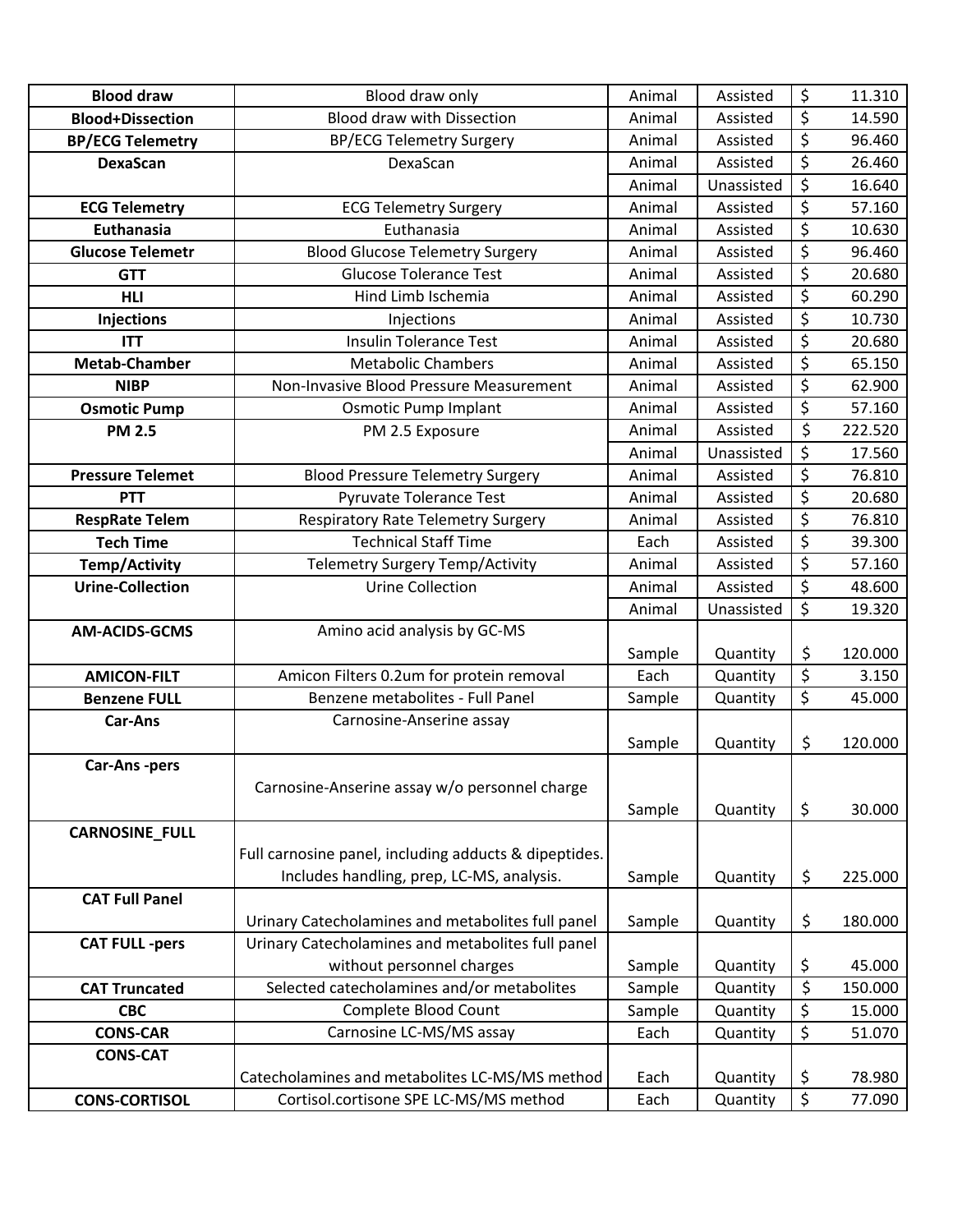| <b>CONS-FULL-VOC+TA</b> | Complete VOCM and TA analysis SPE+Dilute and        |                  |          |                          |            |
|-------------------------|-----------------------------------------------------|------------------|----------|--------------------------|------------|
|                         | Shoot w/creatinine measurement                      | Each             | Quantity | \$                       | 163.270    |
| <b>CONS-MU</b>          | Muconic acid LC-MS/MS assay                         | Each             | Quantity | \$                       | 51.890     |
| <b>CONS-SCFA</b>        | SCFA GC-MS assay                                    | Each             | Quantity | \$                       | 128.340    |
| CONS-VOC1-0             | VOC 1.0 Legacy LC-MS/MS method                      | Each             | Quantity | \$                       | 86.580     |
| CONS-VOC1-5             | VOC 1.5 + tobacco alkaloids Dilute and shoot LC-    |                  |          |                          |            |
|                         | MS/MS method                                        | Each             | Quantity | \$                       | 86.580     |
| CONS-VOC2-0             | VOC 2.0 SPE LC-MS/MS method                         | Each             | Quantity | \$                       | 102.110    |
| <b>CREAT MIRA Only</b>  | Creatinine only                                     |                  |          |                          |            |
|                         |                                                     | Sample           | Quantity | \$                       | 2.500      |
| <b>CREATININE-MS</b>    | Creatinine measurement w/LC-MS/MS                   | Each             | Quantity | $\overline{\xi}$         | 188.750    |
| <b>CVD Biomarkers</b>   | <b>CVD Biomarker Analysis</b>                       | Sample           | Quantity | \$                       | 46.000     |
| <b>CYTOKINES</b>        | <b>Cytokine Analysis</b>                            | Sample           | Quantity | \$                       | 46.000     |
| <b>Data Analysis</b>    | Data Analysis                                       | Hour             | Quantity | $\overline{\xi}$         | 50.000     |
| DATA-ACQ                | LC- or GC-MS data acquisition by core personnel     |                  |          |                          |            |
|                         | W/O sample prep and analysis                        | Day              | Quantity | \$                       | 350.000    |
| Dry Ice (lbs)           | Dry Ice for transporting samples                    | Pound            | Quantity | \$                       | 0.880      |
| <b>ELISA Assay Misc</b> | <b>ELISA Analysis</b>                               | Sample           | Quantity | \$                       | 30.000     |
| <b>Formate-Acetate</b>  | Formate-Acetate assay                               |                  |          |                          |            |
|                         |                                                     | Sample           | Quantity | \$                       | 100.000    |
| GC-MS                   | GC-MS                                               |                  |          |                          |            |
|                         |                                                     | Sample           | Quantity | \$                       | 100.000    |
| <b>GC-MS-personnel</b>  | GC-MS analysis without personnel charges            |                  |          |                          |            |
|                         |                                                     | Sample           | Quantity | \$                       | 25.000     |
| <b>GSH</b>              | <b>Total Glutathione (GSH) Measurement</b><br>LC-MS | Each             | Quantity | \$                       | 100.000    |
| LC-MS                   |                                                     |                  | Quantity |                          | 120.000    |
| <b>LC-MS-personnel</b>  | LC-MS without personnel charges                     | Sample<br>Sample | Quantity | \$<br>\$                 | 30.000     |
| <b>MDA Assay</b>        | <b>MDA Assay</b>                                    | Sample           | Quantity | \$                       | 100.000    |
| <b>MDA</b> -personnel   | MDA Assay without personnel charges                 | Sample           | Quantity | \$                       | 25.000     |
| <b>Method Devel</b>     | Method Development                                  | Day              | Quantity | $\overline{\xi}$         | 400.000    |
| <b>Method Setup</b>     |                                                     |                  |          |                          |            |
|                         | Standard curves, QC samples, reproducilility tests  | Injection        | Quantity | \$                       | 40.000     |
| <b>NEUROS_TISSUE</b>    | Neurotransmitters in tissue                         | Sample           | Quantity | \$                       | 200.000    |
| <b>PATHSCREEN</b>       | <b>Clinical Chemistry Analysis</b>                  | Sample           | Quantity | $\overline{\mathcal{S}}$ | 100.000    |
| <b>PCR</b>              | PCR 2-hour block analysis                           | Each             | Quantity | \$                       | 10.000     |
| <b>PLASMA PREP</b>      | Preparation of plasma samples (hours)               |                  |          |                          |            |
|                         |                                                     | Hour             | Quantity | \$                       | 45.000     |
| Reagents CC             | <b>Clinical Chemistry Analyzer - Reagents</b>       | Each             | Quantity | \$                       | 100.000    |
| <b>RNA-Seq</b>          | RNA-Seq Sample Analysis (outsourced)                | Each             | Quantity | $\overline{\mathcal{S}}$ | 190.000    |
| <b>RNA-Seq DAB</b>      | RNA-Seq: Data Analysis and Bioinformatics           | Each             | Quantity | \$                       | 10,000.000 |
| <b>RNA-Seq SHS</b>      | Sample Handling and Shipping for RNA-Seq            | Each             | Quantity | \$                       | 30.000     |
| <b>Sample Prep</b>      | Sample Prep                                         |                  |          |                          |            |
|                         |                                                     | Sample           | Quantity | \$                       | 50.000     |
| <b>SCFA-pers</b>        | Short chain fatty acids - formate, acetate,         |                  |          |                          |            |
|                         | propionate, butyrate                                |                  |          |                          |            |
|                         |                                                     | Sample           | Quantity | \$                       | 45.000     |